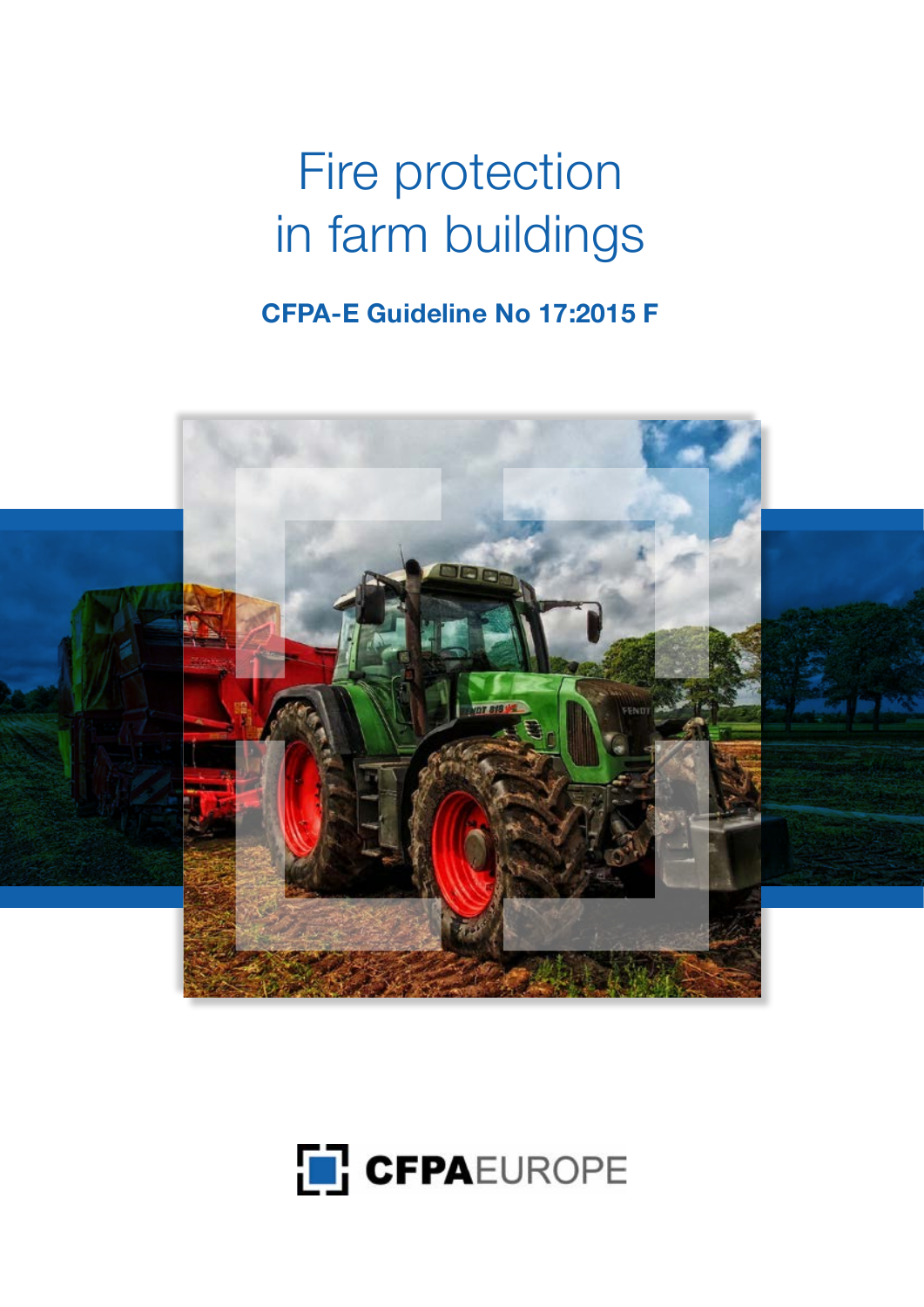

#### **Foreword**

The European fire protection associations have decided to produce common guidelines in order to achieve similar interpretation in European countries and to give examples of acceptable solutions, concepts and models. The Confederation of Fire Protection Associations in Europe (CFPA E) has the aim to facilitate and support fire protection activities across Europe.

The market imposes new demands for quality and safety. Today, fire protection forms an integral part of a modern strategy for survival and competitiveness.

This guideline is primarily intended for the public. It is also aimed at the rescue services, consultants, safety companies and the like so that, in the course of their work, they may be able to help increase fire protection in society.

This draft guideline has been produced by Arne Kallstenius of The Swedish Fire Protection Association, in cooperation with Björn Björkman, Secretary of The Swedish Fire Protection Committee of Agriculture, FPCA.

This Guideline has been compiled by Guidelines Commission and adopted by all fire protection associations in the Confederation of Fire Protection Associations Europe.

Copenhagen, April 2015 Madrid, April 2015 CFPA Europe **Guidelines** Commission

Chairman Chairman

Jesper Ditlev Miguel Vidueira

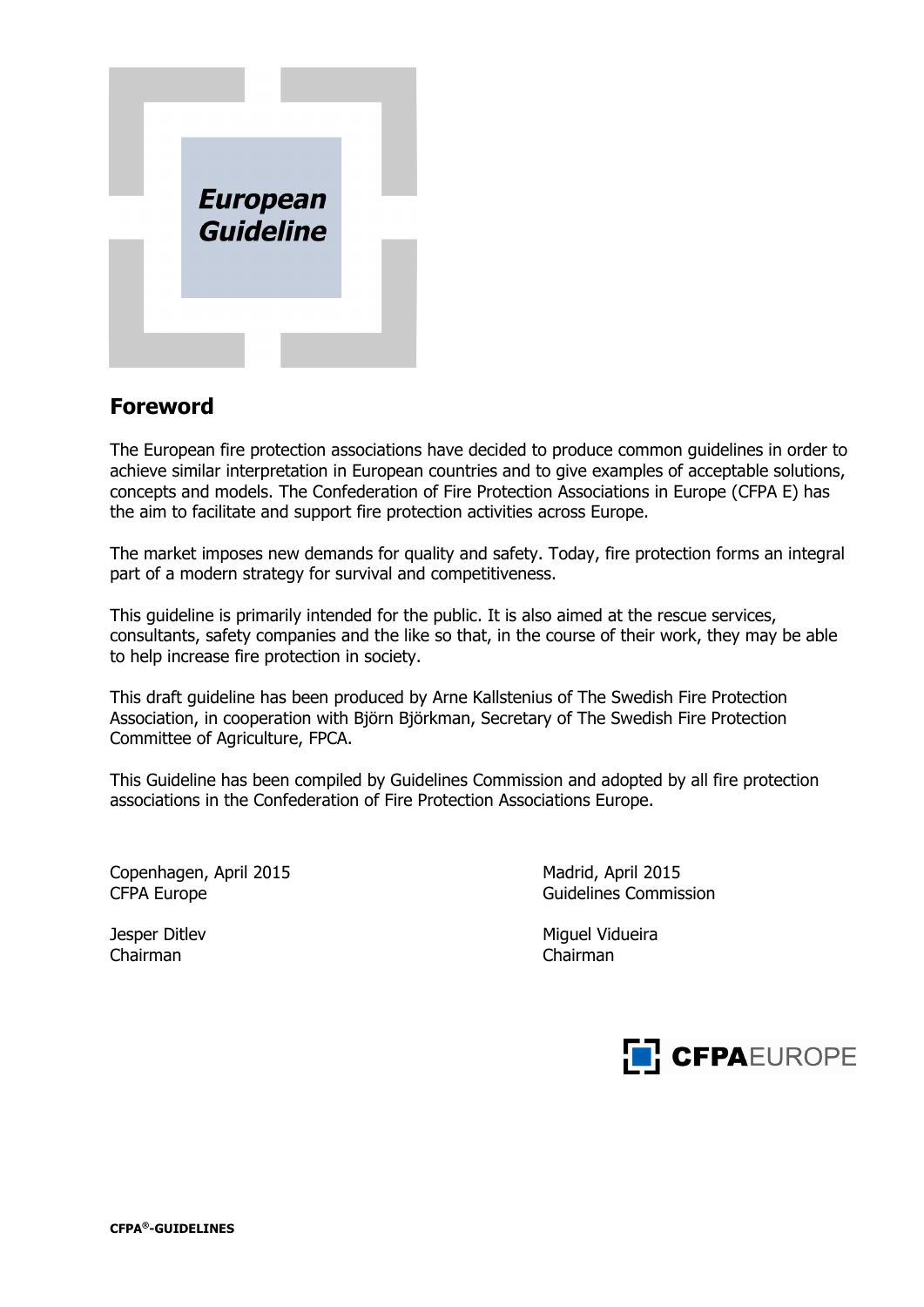

#### **Contents**

|     | 2.1 |  |  |  |  |
|-----|-----|--|--|--|--|
| 3   |     |  |  |  |  |
| 4   |     |  |  |  |  |
| 5.  |     |  |  |  |  |
|     | 5.1 |  |  |  |  |
|     | 5.2 |  |  |  |  |
| 6 - |     |  |  |  |  |
|     | 6.1 |  |  |  |  |
|     | 6.2 |  |  |  |  |
|     | 6.3 |  |  |  |  |
|     | 6.4 |  |  |  |  |
| 7   |     |  |  |  |  |
| 8   |     |  |  |  |  |
| 9   |     |  |  |  |  |
| 10  |     |  |  |  |  |
|     |     |  |  |  |  |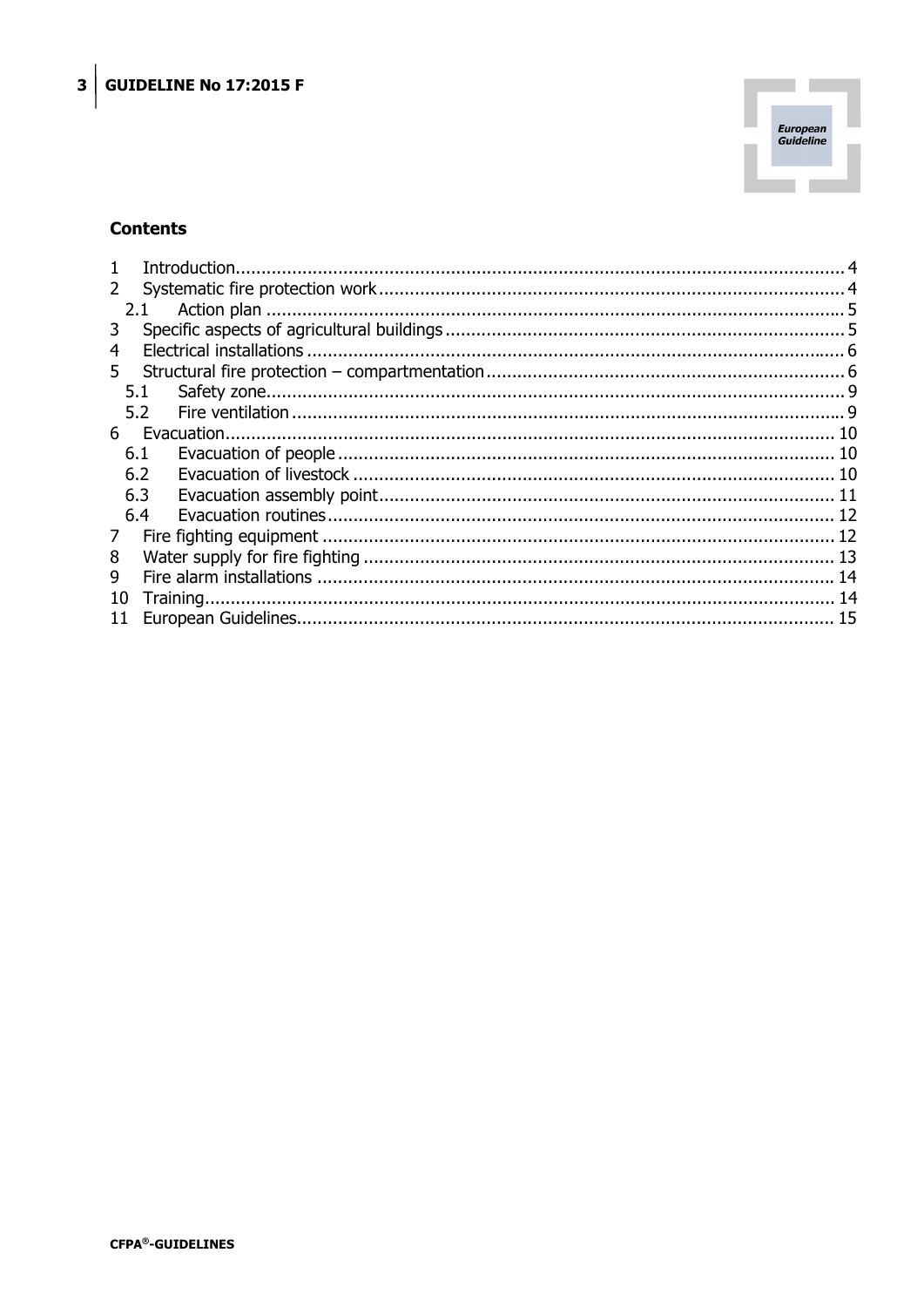

#### **1 Introduction**

Owing to rationalisation in agriculture, with production buildings and installations of increasing size, there has been an increase in fire risks, and today it is often assets of high value that are at stake.

Fires in the production buildings of agriculture are extensive. Mechanisation that has greatly increased over a number of decades, often without any safeguards, combined with extensive electrical and electronic installations, has had a negative effect on fire losses and fire risks.

Assets of high value are lost in connection with fires of increasing size, and one additional serious consequence is that far too many animals die in fires.

In some European countries, for example in the Nordic countries where the climate and fire protection rules impose stringent demands on buildings and installations, fire losses in agriculture make up about 10% of the total fire loss in society and of the costs associated with fire loss.

In many countries, because of the modern rescue services legislation, the responsibility for good fire protection rests on the individual farmer. It is therefore essential that the farmer should become increasingly aware of the importance of fire protection, and that fire protection advice and training should result in good fire safety, with a satisfactory level of protection suited to the circumstances and conditions of the farm.

The endeavour should therefore be good cooperation between agricultural organisations, rescue services and insurance companies, as well as others who are locally engaged in fire protection.

Research and experience – not least full scale tests – have shown that agricultural fires can be appreciably limited, often by relatively simple measures and means that have a good effect. Good fire protection need not be expensive if it is planned at an early stage.

This guideline – which has been drawn up with the objective of saving livestock and assets in agriculture – highlights a number of important action areas and appropriate measures that are of general application and should be aimed for. This Guideline does not cover self-ignition.

Individual countries might have more stringent requirements for fire safety than what is recommended in this guideline.

#### **2 Systematic fire protection work**

It is the responsibility of the owners of buildings and businesses to ensure that systematic fire protection work is undertaken. This also applies to farmers. Many farms also need to document their systematic fire protection work. The farmer him/herself must be able to carry out this documentation. An action plan must be drawn up to help the rescue service take the correct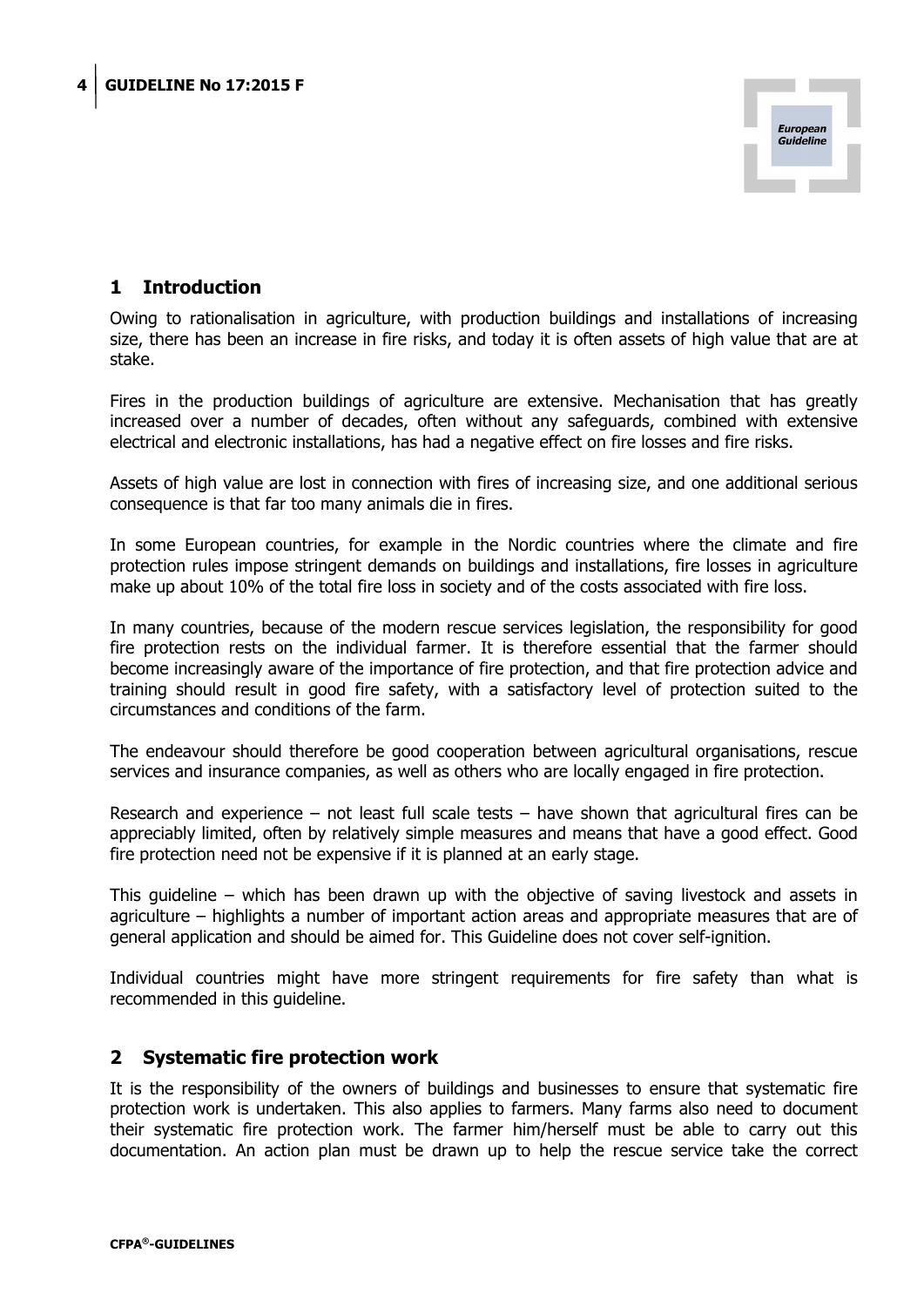

priorities in the event of fire and to facilitate fire fighting. See also Guideline No  $1$  – Internal fire protection control.

The objective of systematic fire protection work is to

- Serve as part of the operational plan of the rescue service
- Prevent fire
- Detect faults or shortcomings in the fire protection at an early stage
- Make it easier for the correct action to be taken in the event of fire.

#### **2.1 Action plan**

The action plan must be available on the farm and must be handed to the rescue service when it arrives in the event of fire.

Examples of what information an action plan may contain are as follows:

- Drawings and sketches of buildings on the farm, including any compartmentation
- Where the livestock is kept and how evacuation is to be carried out
- What is most important to protect in a fire
- Where the main isolating switch is located
- Where gas or acetylene cylinders or ammonium nitrate (fertiliser) are kept
- Where water is available and the water capacity  $-$  fire pond, river or lake

#### **3 Specific aspects of agricultural buildings**

Agricultural buildings are often close together, or made of unprotected timber constructions or other easily ignited material, and they often contain flammable equipment. Dry fodder, livestock bedding, grain or other materials with a high fire load density, which may give rise to very rapid fire spread or flashover, are often stored. They are also often exempted from various requirements in building legislation.

Agricultural buildings are also often situated at a great distance from the rescue service, which makes effective rescue action difficult. Owing to the long attendance time, it is necessary for the farmer to plan and carry out his/her own fire fighting action in order to avoid devastation.

It is therefore essential to reduce the extent of loss by good structural fire protection – appropriate safety zones between buildings – correct and sufficient fire fighting equipment – appropriate alarm systems and measures that facilitate satisfactory evacuation of livestock. It is also important continually to keep an eye on various kinds of objects that may start a fire, and to make these safe, in order to prevent the outbreak of fire. Fire resistant structures in agriculture should withstand fire and smoke for 60 minutes. This requirement may vary owing to differences in national regulations.

In most cases, fire starts in premises adjoining livestock housing, such as fodder stores, barns, haylofts, grain dryers, boiler rooms, machine rooms and farm workshops. It is therefore very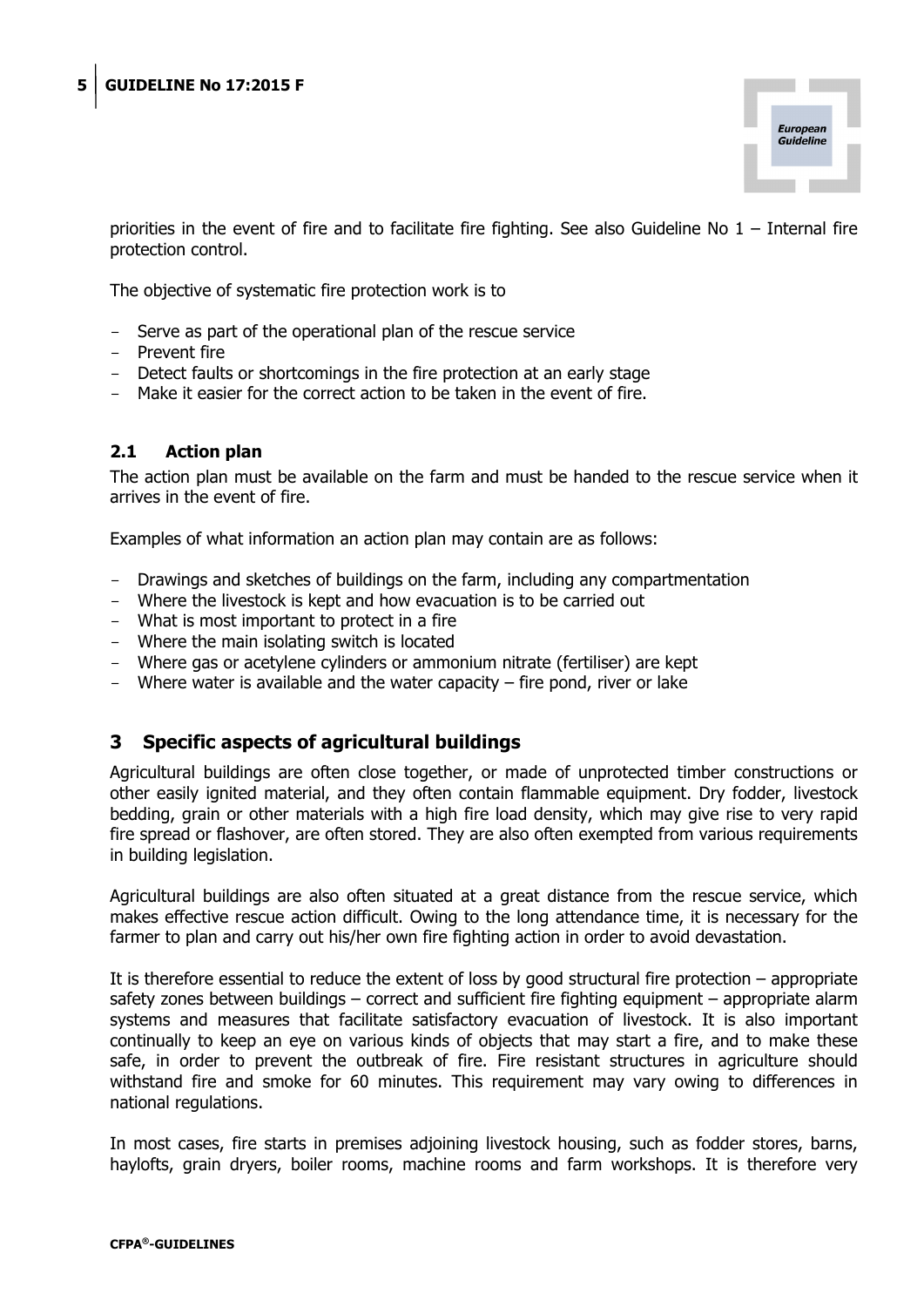

important to prevent the spread of fire and also smoke to livestock housing, since it is fire gases that in most cases kill the animals and also make their evacuation difficult.

The most common causes of fire are related to faults in electrical systems, voltage surges due to lightning, mechanical equipment and various forms of heating and drying installations, as well as hot work that poses a fire hazard. Children playing with fire and arson also cause fires on farms.

#### **4 Electrical installations**

Electrical installations and electrical equipment in agriculture are subject to tough working conditions, since the environment is often harsh with e.g. large mechanical stresses, wide temperature variations, moisture and corrosive gases. With regard to various forms of electrical protection, reference should be made to the special regulations and conditions in the country concerned; these may vary considerably from country to country. Such protection may comprise different kinds of protection against overvoltages caused by lightning, earthing, earth leakage circuit breakers, enclosure classes and electronic protection, etc. Maintenance of all electrical installations in farms should be carried out by a qualified electrician. In some countries, special electrical handbooks have been issued for agriculture.



Electrical installations and the electrical equipment on farms are often subject to tough working conditions. Many mistakes can be avoided if the electrical contractor consults the farmer as soon as planning begins.

#### **5 Structural fire protection – compartmentation**

A building must be constructed so that the outbreak of fire is prevented, the spread of fire and smoke inside the building is limited, and people and livestock can be evacuated or rescued.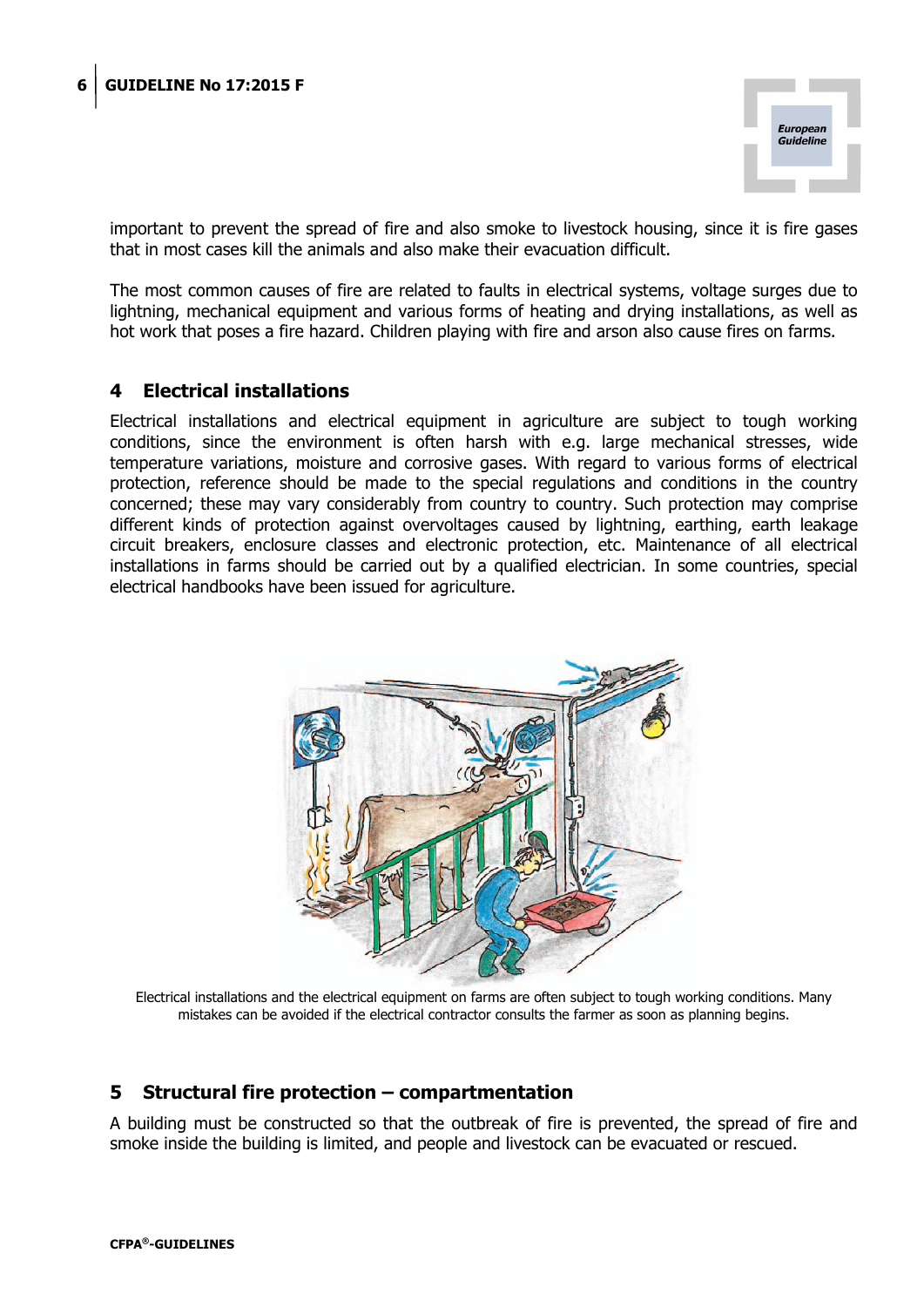

If an evacuation of the animals in case of fire is hardly possible, for example, in the livestock of small animals, it must be ensured, in coordination with the authorities that large-scale of fire spread and thus a threat of a large number of animals are prevented, e. g. with structural dividing and separating of livestock.

In order to prevent the spread of fire and smoke between rooms and areas in a building, structural fire protection measures are taken by dividing the building into fire compartments. Activities that present a fire hazard are separated by walls and floors of the appropriate fire resistance.

Compartmentation of buildings on farms which will prevent the spread of fire for 60 minutes may be carried out in many ways. The elements of structure separating compartments may consist of mineral wool insulation and building board on timber framing, or may be solid timber structures, or made of e.g. block work or concrete.



Buildings are divided into fire compartments, e.g. livestock housing, plant room, workshop, boiler room, garage and store building.

Most fires begin in rooms outside livestock housing. It is therefore important that rooms and spaces where there is a risk of fire should be separated from livestock housing and from other buildings and premises by fire resistant construction.

 Walls and floors in livestock housing which have a fire separating function should withstand fire and smoke for 60 minutes. This requirement may vary owing to differences in national regulations.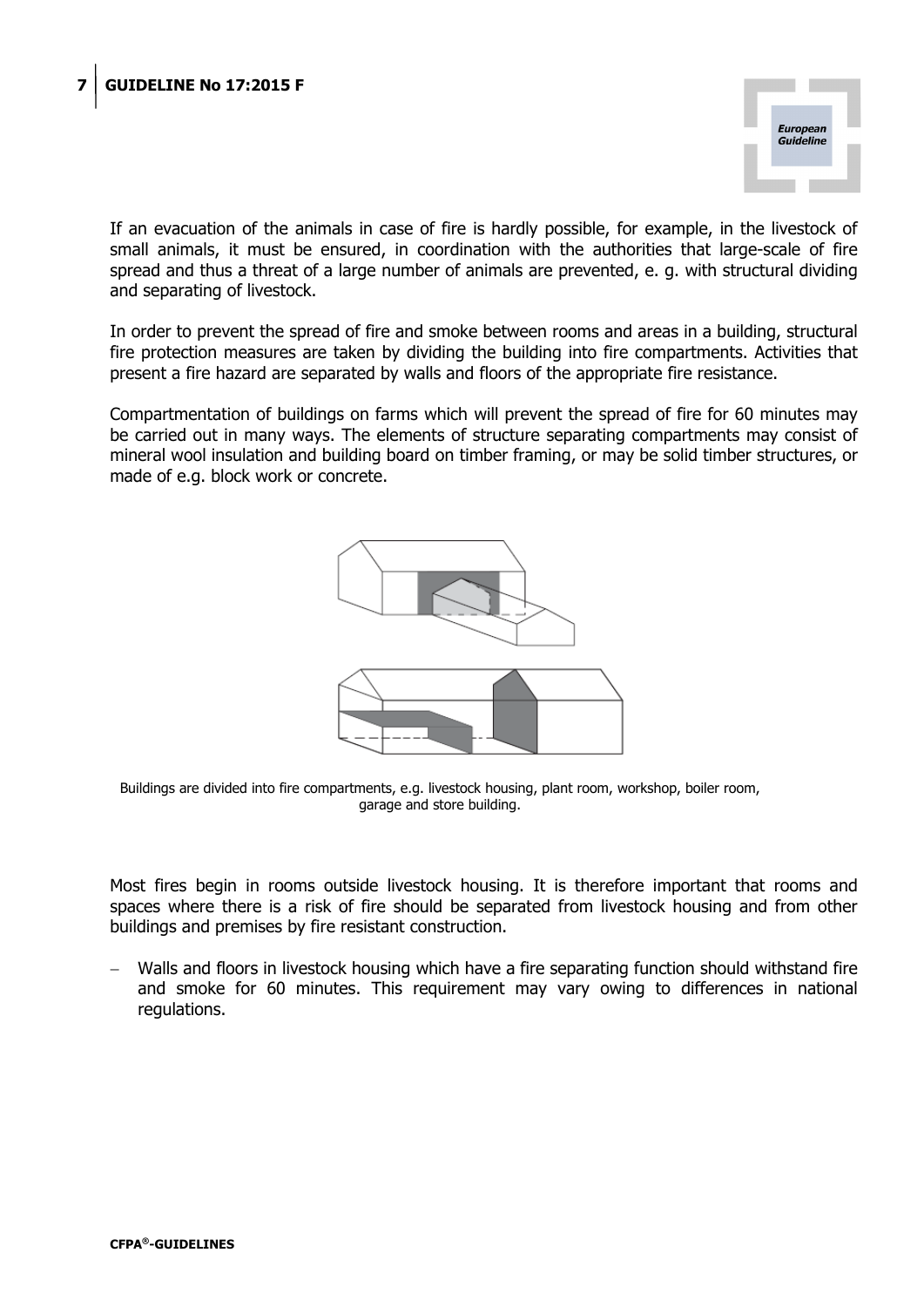



Livestock housing must be protected from fire for 60 minutes

- Walls and floors of fire resistant construction that separate garages, workshops, boiler rooms, or similar premises where work that presents a fire hazard is carried out, should prevent the spread of fire from the inside for 60 minutes. This requirement may vary owing to differences in national regulations.
- Ventilation ducts, doors, feeders, service openings etc. between rooms presenting a fire hazard and livestock housing should resist fire and smoke for the same period as the walls and floors though which they pass.
- Inlet air for ventilation in livestock housing must not be supplied from rooms presenting a fire hazard or from a space outside the fire compartment containing the livestock housing.



Opening for services, e.g. air intakes from a hayloft, must withstand fire and smoke for 60 minutes.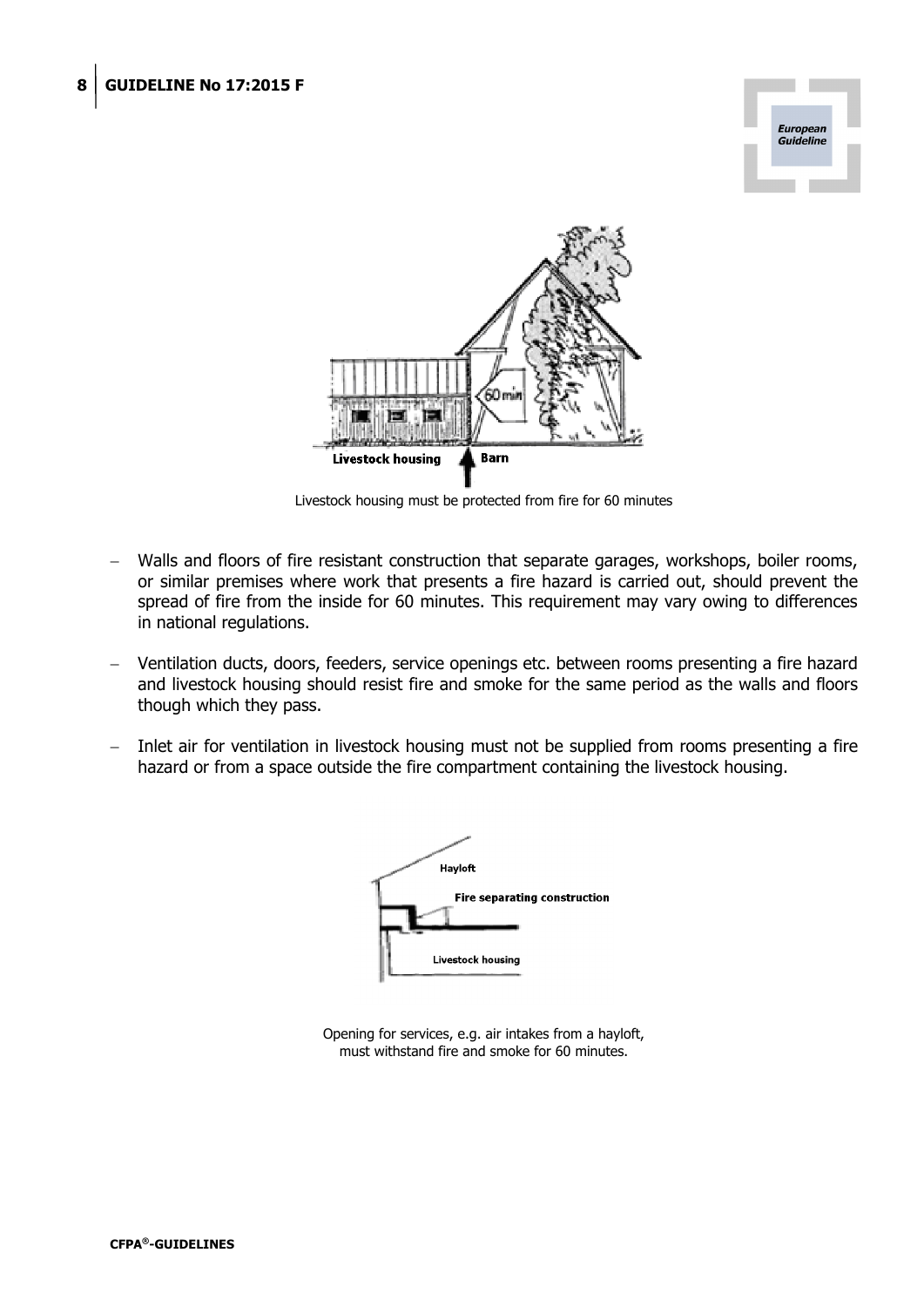

#### **5.1 Safety zone**

The spread of fire between buildings can be prevented by safety zones or by a combination of a safety zone and walls constructed to fire protection standard. To avoid the spread of fire between two or more buildings the roofs of the buildings should be constructed with non-combustible materials.

 Farm buildings closer than 15 m from one another must be designed so that the spread of fire between the buildings is prevented for 60 minutes. Combustible materials should be stored at a distance of at least 15 m from buildings.



Compartmentation may be replaced by a safety zone

#### **5.2 Fire ventilation**

During a fire, pressure increases and temperature rapidly rises, and this increases the risk of the spread of fire and smoke. These risks can be limited by fitting fire vents on the roofs of barns and haylofts. In roofs of aluminium, fibre cement sheeting or plastics of low melting point, openings will form at an early stage and the products of combustion can be vented away. Fire vents should be sited as near ridges as possible.



Fire ventilation prevents the pressure rise caused by a fire and hinders the spread of fire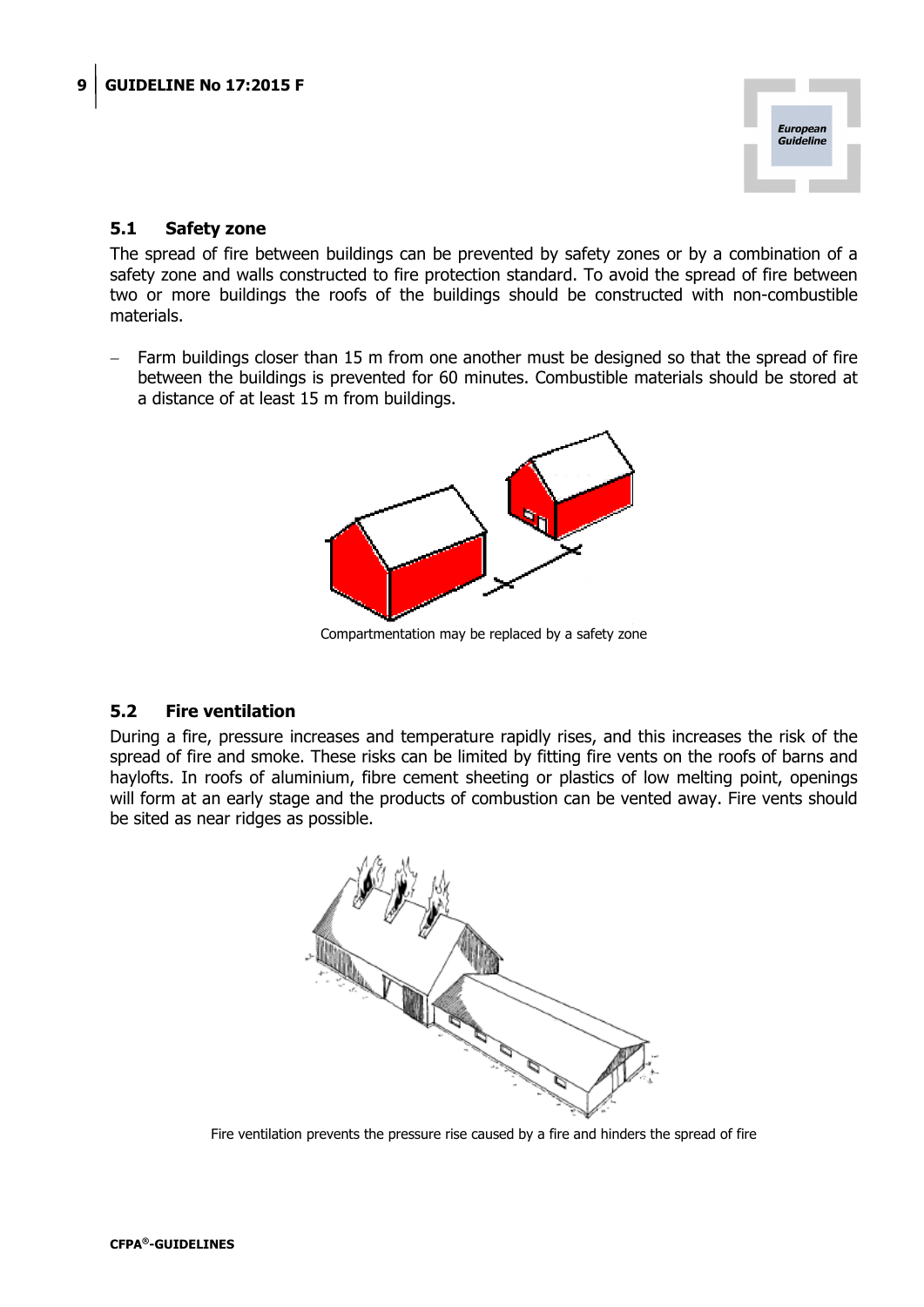

#### **6 Evacuation**

Animals can be saved through well planned evacuation measures and other fire protection solutions that prevent the spread of fire. With increasing numbers of livestock the possibility of evacuation in a short time reduces. Therefore, it is important to have good fire protection solutions that allow the animals to remain in the stables when there is a fire in adjacent areas.

Escape routes shall be designed so that the animals can be quickly brought to safety. Animals should be in a safe and secure area within 60 minutes from the time the fire started.

Animals rarely burn to death but they die of smoke inhalation. It is therefore important that the fire area is as small as possible and the overpressure in the fire area can be diverted in a safe way.

#### **6.1 Evacuation of people**

All premises should have at least two independent means of escape. Longest evacuation distance must not be more than 30 meters. If the premises have more than one floor, the requirement applies to each floor. One of the escape routes for people may be a window or hatch provided that occupants can escape in a satisfactory manner. The requirement for escape routes needs special attention in rooms for overnight use and in drying plants or barns for straw storage.

Small rooms on the ground floor only need one escape route provided that the room is not intended for animals and that evacuation can be made directly to the outdoors.

#### **6.2 Evacuation of livestock**

Doors for evacuation of animals should preferably be situated in opposite sides of the building. The aim should be to have straight evacuation paths. Fertilizer sites, containers, silos or similar should not be placed closer to a farm buildings than 3 m if the space next to the building is intended for evacuation.

Steps indoors should be avoided. From an evacuation standpoint, it is better to even out the differences in height indoors with inclined floors than with steps. However, one should consider the risk of slipping.

Exits, especially those in which animals normally use, should be as far as possible from potential fire risks such as feed rooms, combustible buildings and combustible stockpiles. Evacuation through another premises may be accepted if the other escape route has an opening directly to the outdoors.



Walking distance to emergency exit shall not exceed 30 m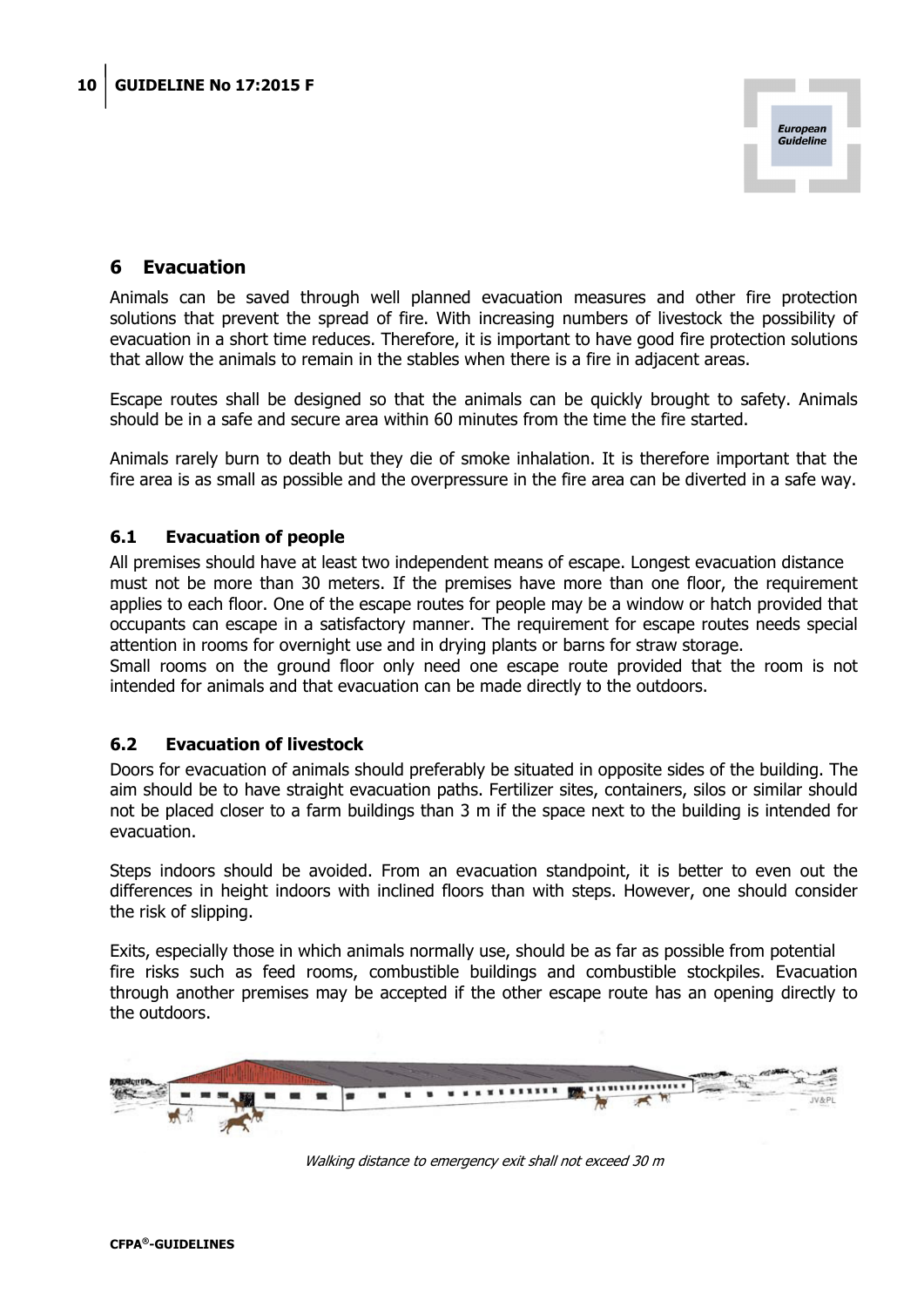



Examples of escape routes

Escape routes, number of doors and door sizes shall be designed so that the animals can be evacuated within 60 minutes from the fire starts. Doors in escape routes should be opened outwards or be sliding sideways. In order to allow the passage of two animals at the same time requires a free space of 1.6 m for cows and horses, and 1.0 m for pigs and sheep.

Emergency exits must not be blocked and should during winter be kept free of snow. Equipment should be placed so that evacuation paths are created to the emergency exits.

Below are some suggestions of how to facilitate evacuation in farm buildings.

- For cattle and larger juveniles ropes or chains can be used to direct the animals.
- For smaller animals gates or shutters are generally required. The gates should be designed so that livestock don´t stick legs between splints and similar
- Permanent gates or shutters can be used where aisles crosses each other and at exit doors.
- Crossings between aisles should be avoided.
- Detachable front gates on boxes and cages can facilitate an evacuation.
- Gates in the interior should be able to open to facilitate evacuation in both directions.
- Gates that can be easily lifted or removed may be an option.

#### **6.3 Evacuation assembly point**

After the evacuation the animals must be kept separate from the fire site. A simple way is an enclosure where the animals can run. Using ropes a path can be arranged between the door and the fence.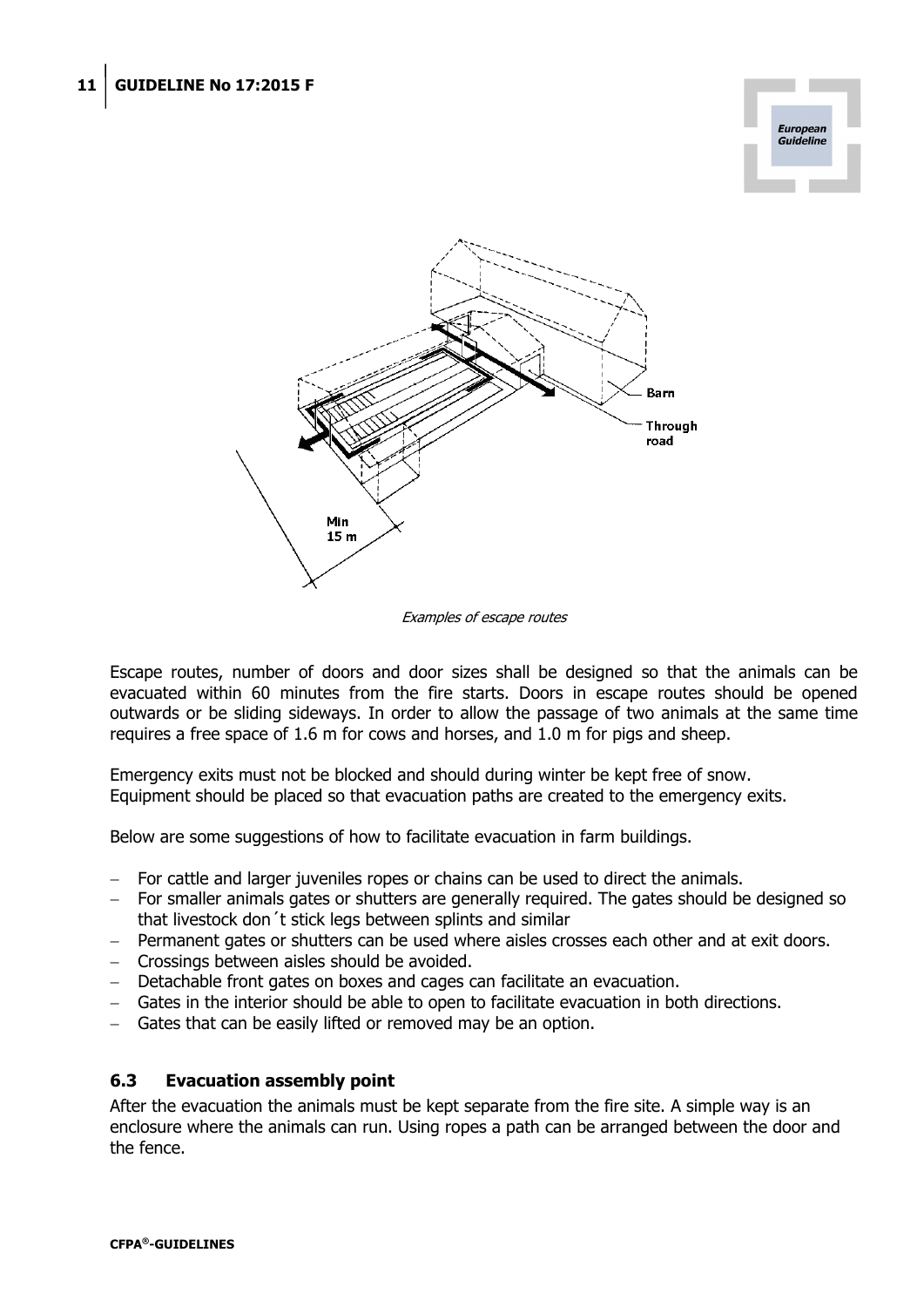

#### **6.4 Evacuation routines**

To ensure any necessary evacuation in case of fire it must be clarified in advance, which and how much animals should be evacuated. For example, large animals, such as horses, cattle and pigs can be evacuated according to experience, when trained personnel in sufficient numbers are available in case of fire. Small animals, such as chickens can hardly be evacuated because they tend to run to the fire.

During the evacuation especially personnel must make sure that the outgoing animals do not run free and pose a threat to other people.

From a rescue standpoint it is best if the animals are accustomed to the evacuation routines. The decoupling of bound animals can be done centrally or in groups. A knife should be available for cutting straps.

#### **7 Fire fighting equipment**

On-site fire fighting equipment in suitable places in farm buildings and on some machinery is essential for controlling a fire and saving both livestock and economic assets. On a farm this is particularly important because of the long distance for the rescue service to travel.

Experience shows that a large number of major fires are prevented each year through rapid deployment of the farm's own fire fighting equipment.

The fundamental principle concerning fire fighting equipment on a farm is that the farm's own equipment should be readily available in or near premises that present a fire hazard, flammable equipment, and in conjunction with the handling of flammable materials.

 In a livestock building or other premises or equipment that presents a fire hazard, fire fighting equipment must be available.

The two most appropriate types of fire fighting equipment on a farm are a hose on a central hose reel installed in frost-free livestock buildings and premises, and dry powder extinguishers for other premises and equipment.

The reason that powder is recommended in portable fire extinguishers is that this extinguishing medium is suitable for most materials to be found on a farm, such as hay, straw, cardboard, cloth, plastics, electrical equipment, motors, and for flammable liquids such as petrol, oil and fats.

- One good rule is that the distance to fire fighting equipment in a building where activity that presents a fire hazard is carried out should not exceed 15 m.
- A hose on a central hose reel is most suitable in frost-free livestock buildings and for buildings where fodder is prepared, barns and haylofts etc. which can be easily reached from a hose reel located in the livestock building. The hose must be so long that it can reach every possible seat of fire. In large livestock buildings it may be necessary to have several hose reels.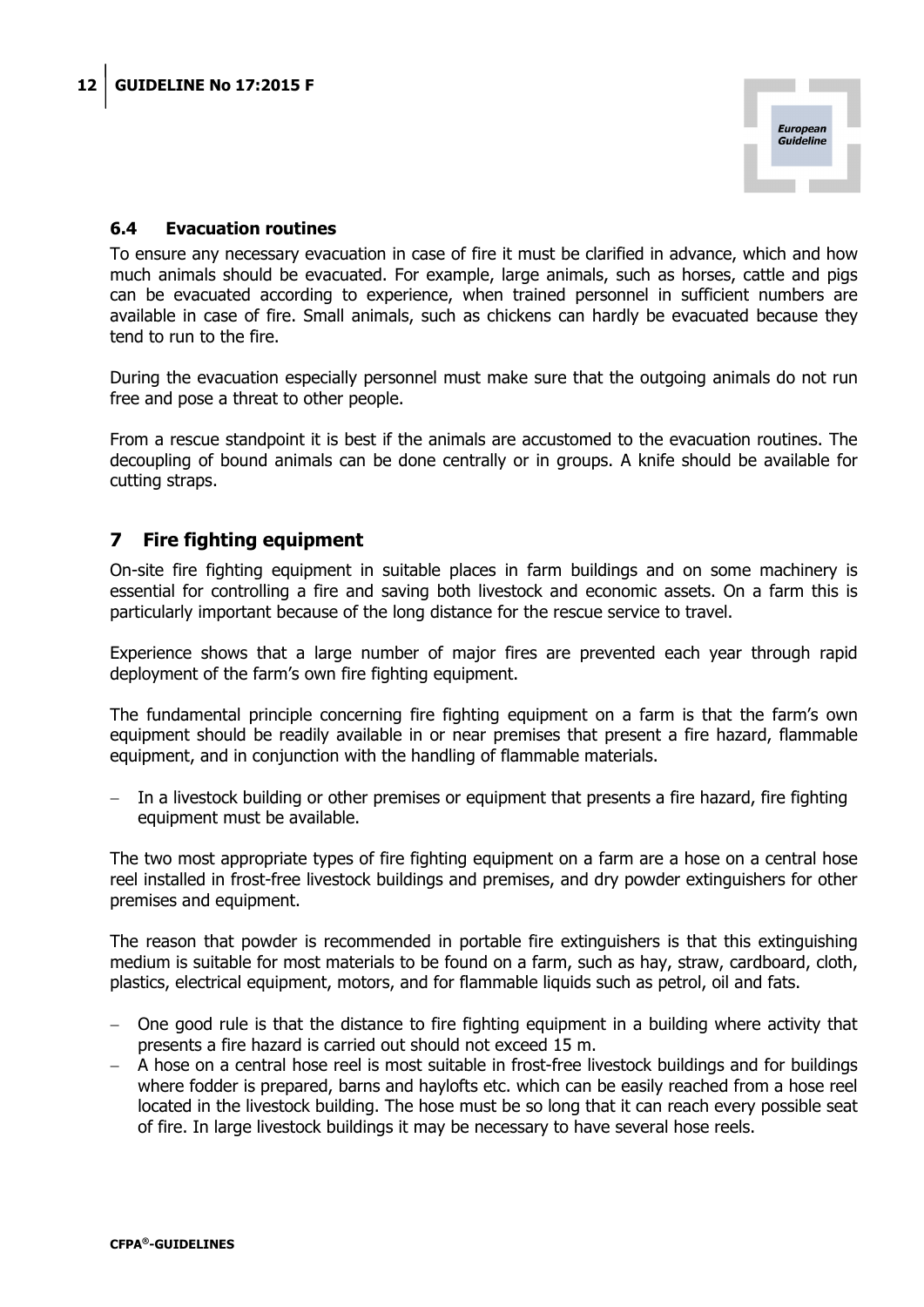



A hose on a central hose reel in livestock buildings and frost-free premises should be located near doors opening into fodder preparation rooms etc.





For portable fire fighting equipment, it is recommended that a powder extinguisher of class 34A 233 BC or higher should be selected

 Powder extinguishers are recommended in other premises and for equipment or activity that presents a fire hazard, such as hot work, and for self-propelled machinery. They should be of class 34A 233B C or higher, should contain not less than 6 kg extinguishing agent, and be certified and subject to regular maintenance

To ensure that fire fighting equipment has the necessary reliability and effectiveness, the equipment must be maintained according to the national rules and the manufacturer's instructions.

#### **8 Water supply for fire fighting**

The rescue service and the farmer must be aware of the problems in supplying water for fire fighting since fire on farms normally need a lot of water. It is best to consult the authorities on this subject. Examples of sources of water that may be used are fire ponds, lakes or nearby rivers. The action plan must contain a description of these.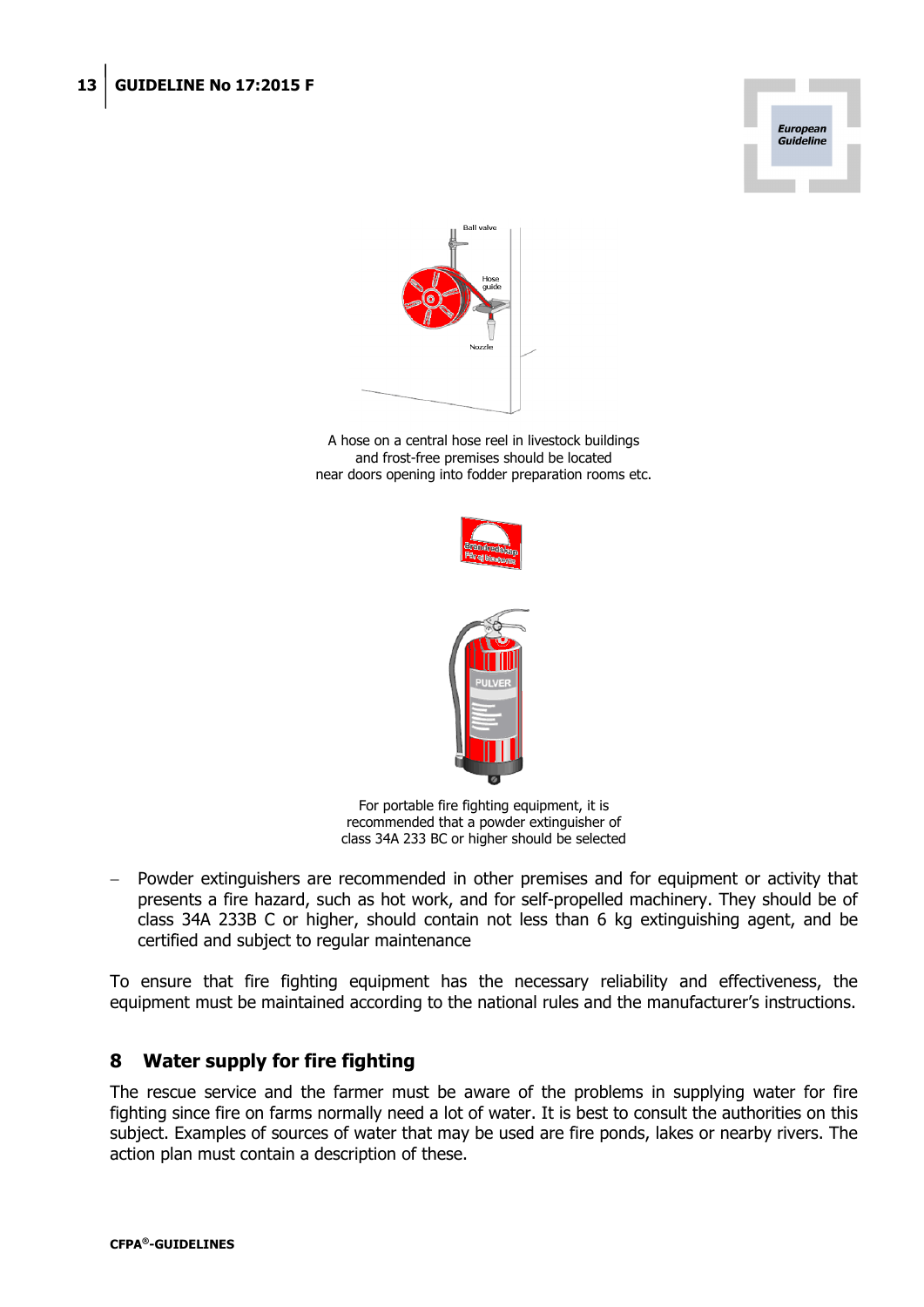

#### **9 Fire alarm installations**

Most buildings on a farm have a high fire load density. Because of this, a fire often develops very rapidly. The time available for fighting the fire, saving livestock and preventing the spread of fire to other buildings is therefore relatively short.

In order that a fire may be detected at an early stage, it may be best to equip rooms in farm buildings with automatic fire alarms which give an alarm rapidly, in the first place to people on the farm itself.

Fire alarms intended for dwellings do not, without special measures, stand up to the aggressive environment in the production buildings on the farm. Therefore special alarm installations have been developed (in the northern countries) which are designed for the needs and conditions of agriculture.

In some large livestock buildings and in places where there are special requirements or assets of high value, conditions may be imposed regarding alarm installations.



a fire to be detected rapidly and promotes effective fire fighting action at an early stage

#### **10 Training**

In many countries, because of the modern rescue services legislation, the responsibility for good fire protection rests on the individual farmer. It is therefore essential that the farmer should become increasingly aware of the importance of fire protection, and that fire protection advice and training should result in good fire safety, with a satisfactory level of protection suited to the circumstances and conditions of the farm. The farmer and his employees must have regular exercises in fire protection and how to act in case of fire.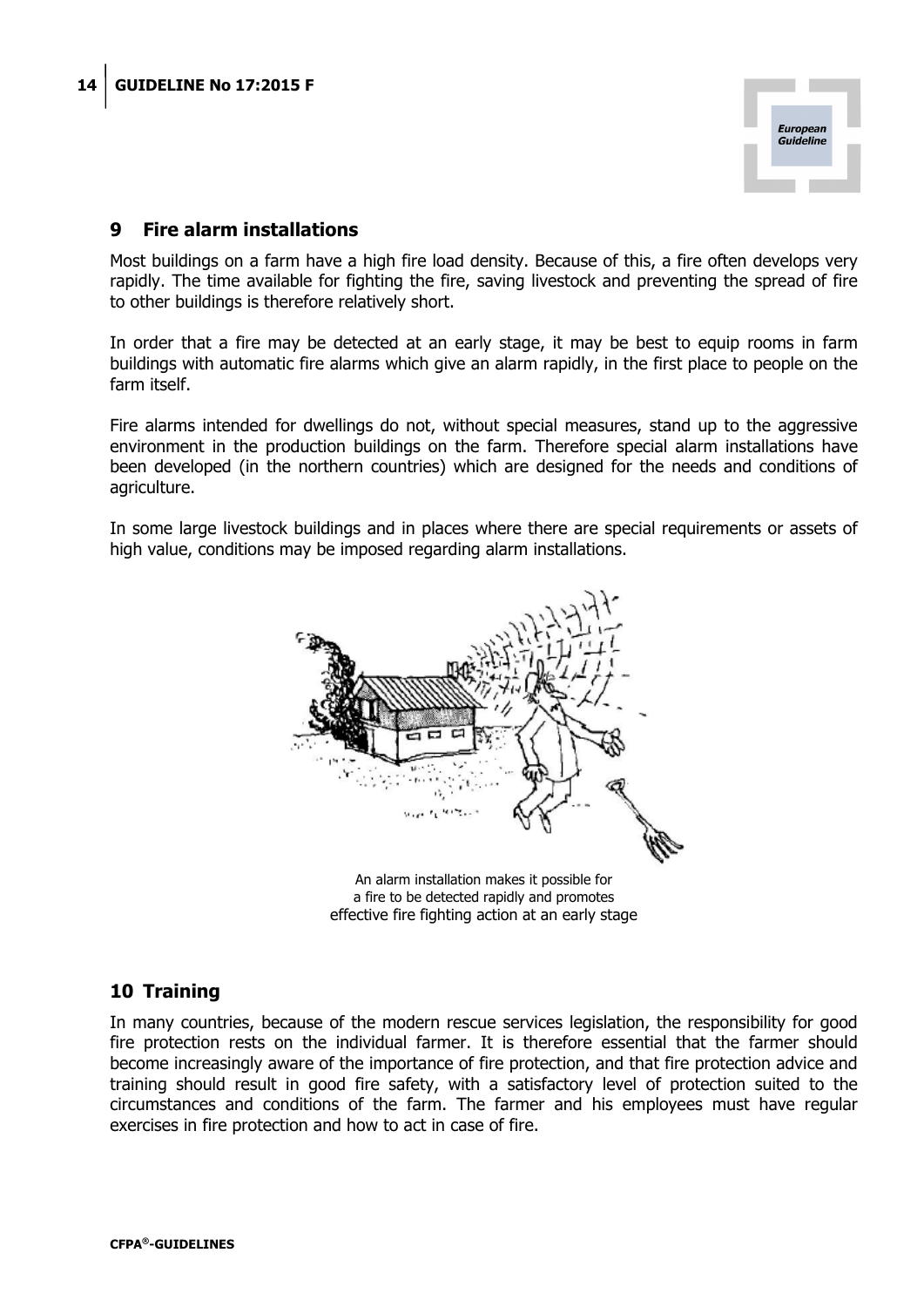#### **11 European Guidelines**

| <i>Fire</i>                    |                            |                                                                |
|--------------------------------|----------------------------|----------------------------------------------------------------|
| Guideline No.                  | $1:2015 F -$               | Fire protection management system                              |
| Guideline No.                  | 2:2013 F -                 | Panic & emergency exit devices                                 |
| Guideline No.                  | $3:2011 F -$               | Certification of thermographers                                |
| Guideline No.                  | 4:2010 $F -$               | Introduction to qualitative fire risk assessment               |
| Guideline No.                  | $5:2003 F -$               | Guidance signs, emergency lighting and general lighting        |
| Guideline No.                  | $6:2011 F -$               | Fire safety in care homes for the elderly                      |
| Guideline No.                  | 7:2011 F -                 | Safety distance between waste containers and buildings         |
| Guideline No.                  | $8:2004 F -$               | Preventing arson $-$ information to young people               |
| Guideline No.                  | $9:2012 F -$               | Fire safety in restaurants                                     |
| Guideline No.                  | 10:2008 F -                | Smoke alarms in the home                                       |
| Guideline No.                  | 11:2015 F -                | Recommended numbers of fire protection trained staff           |
| Guideline No.                  | 12:2012 F -                | Fire safety basics for hot work operatives                     |
| Guideline No.                  | $13:2015 F -$              | Fire protection documentation                                  |
| Guideline No.                  | 14:2007 F -                | Fire protection in information technology facilities           |
| Guideline No.                  | 15:2012 F -                | Fire safety in guest harbours and marinas                      |
| Guideline No.                  | 16:2008 F -                | Fire protection in offices                                     |
| Guideline No.                  | 17:2015 F -                | Fire safety in farm buildings                                  |
| Guideline No.                  | 18:2013 F -                | Fire protection on chemical manufacturing sites                |
| Guideline No.                  | 19:2009 F -                | Fire safety engineering concerning evacuation from buildings   |
| Guideline No.                  | 20:2012 F -                | Fire safety in camping sites                                   |
| Guideline No.                  | 21:2012 F -                | Fire prevention on construction sites                          |
| Guideline No.                  | 22:2012 F -                | Wind turbines - Fire protection guideline                      |
| Guideline No.                  | 23:2010 F -                | Securing the operational readiness of fire control system      |
| Guideline No.                  | 24:2010 F -                | Fire safe homes                                                |
| Guideline No.                  | 25:2010 F -                | Emergency plan                                                 |
| Guideline No.                  | 26:2010 F -                | Fire protection of temporary buildings on construction         |
|                                |                            | sites                                                          |
| Guideline No.                  | 27:2011 F -                | Fire safety in apartment buildings                             |
| Guideline No.                  | 28:2012 F -                | Fire safety in laboratories                                    |
| Guideline No.                  | 29:2013 F -                | Protection of paintings: Transport, exhibition and storage     |
| Guideline No.                  | 30:2013 F -                | Managing fire safety in historical buildings                   |
| Guideline No.                  | $31:2013 F -$              | Protection against self-ignition and explosions in handling    |
|                                |                            | and storage of silage and fodder in farms                      |
| Guideline No.                  | 32:2014 F -                | Treatment and storage of waste and combustible                 |
|                                |                            | secondary raw materials                                        |
| Guideline No.                  | 33:2015 F -                | Evacuation of people with disabilities                         |
| Guideline No.                  |                            | 34:2015 F - Fire safety measures with emergency power supplies |
|                                |                            |                                                                |
| Natural hazards                |                            |                                                                |
| Guideline No.                  | $1:2012 N -$               | Protection against flood                                       |
| Guideline No.                  | $2:2013 N -$               | Business Resilience - An introduction to protecting your       |
|                                |                            | business                                                       |
| Guideline No.<br>Guideline No. | 3:2013 N -<br>$4:2013 N -$ | Protection of buildings against wind damage                    |
| Guideline No.                  | $5:2014 N -$               | Lightning protection<br>Managing heavy snow loads on roofs.    |
|                                |                            |                                                                |

*European<br>Guideline*